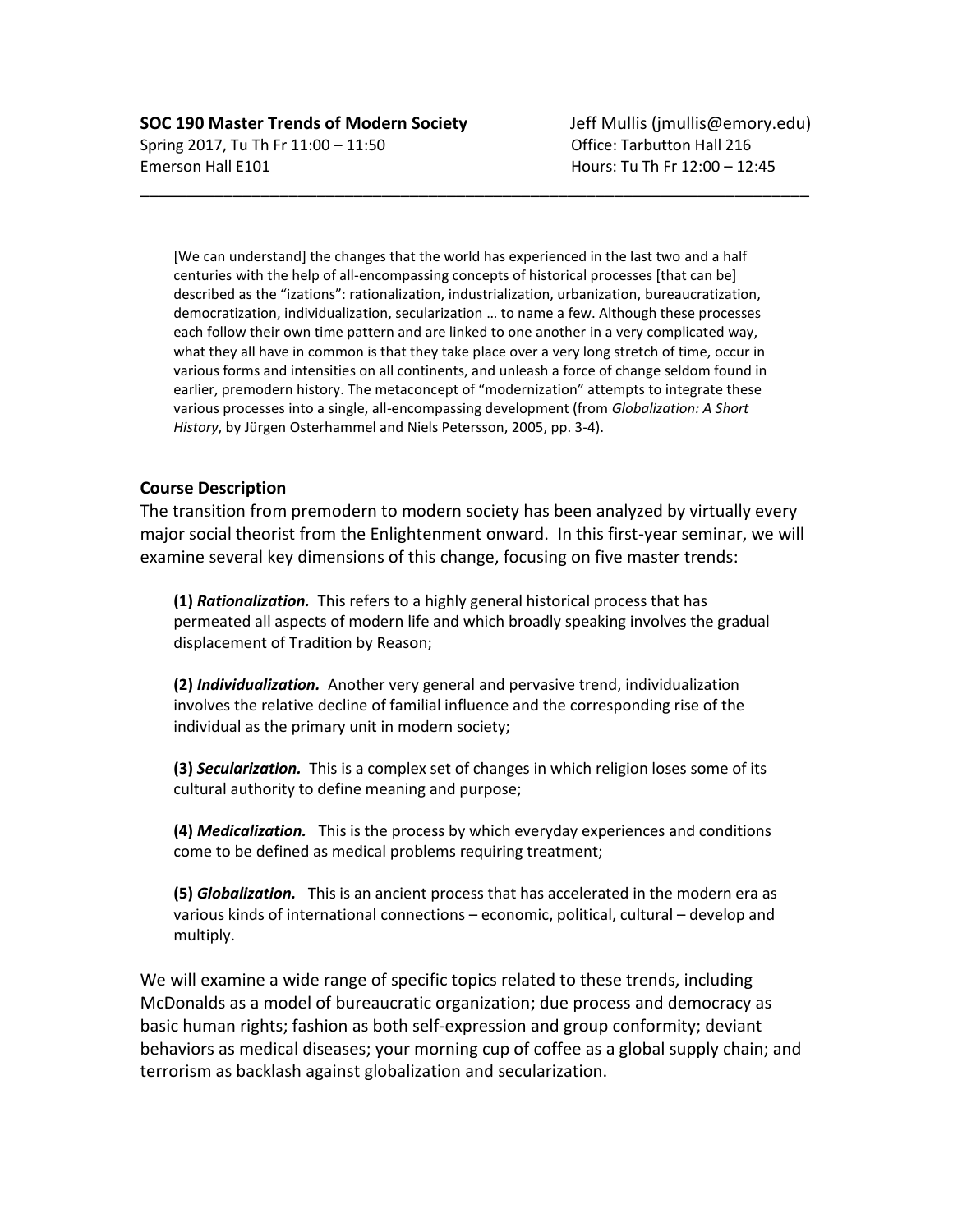#### **Course Materials**

All the required readings in this course are accessible online via Emory's Woodruff Library. There is also a Canvas course site where I will post overheads, videos, and other materials that provide background information on the various readings and topics. Instructions for accessing Canvas and the online readings will be provided in class.

#### **Course Requirements**

Your total grade in the course will be based on the following:

| <b>TOTAL</b>       | 100% |
|--------------------|------|
| <b>Essay Exams</b> | 60%  |
| Discussion         | 30%  |
| Attendance         | 10%  |

**Attendance (10 percent).** At the beginning of each class, attendance will be taken by either calling roll or by passing a roll sheet around for you to sign. If you are absent less than four times during the semester, you will receive all 10 points allocated for attendance. Points start being deducted at the fourth absence: If you are absent four times, then 4 points will be deducted from your attendance grade; five absences equals 5 points deducted, and six absences equals 6 points deducted, and so on, up to 10 points. If you arrive late, you are considered absent and should not sign the roll sheet, nor should you sign the roll sheet or answer roll call for other students because doing so would be a violation of Emory's honor code.

Note that you have up to three absences without any deduction. Use these (if you use them at all) for sick days, family emergencies, etc. If you have perfect attendance zero absences — then not only will you receive all 10 attendance points, you will also receive 2 bonus points added to your overall course grade.

**Discussion (30 percent).** For every class session, students are expected to complete the assigned readings beforehand and be prepared to discuss them. Students will also take turns serving as discussion leaders, or discussants. Discussants will be responsible for summarizing and critically evaluating the readings on a given day. Each discussant should make his or her presentation roughly **15 minutes** in length. Each student will serve as discussant approximately 3-4 times during the semester. Detailed instructions on "how to be a discussant" are on the next page.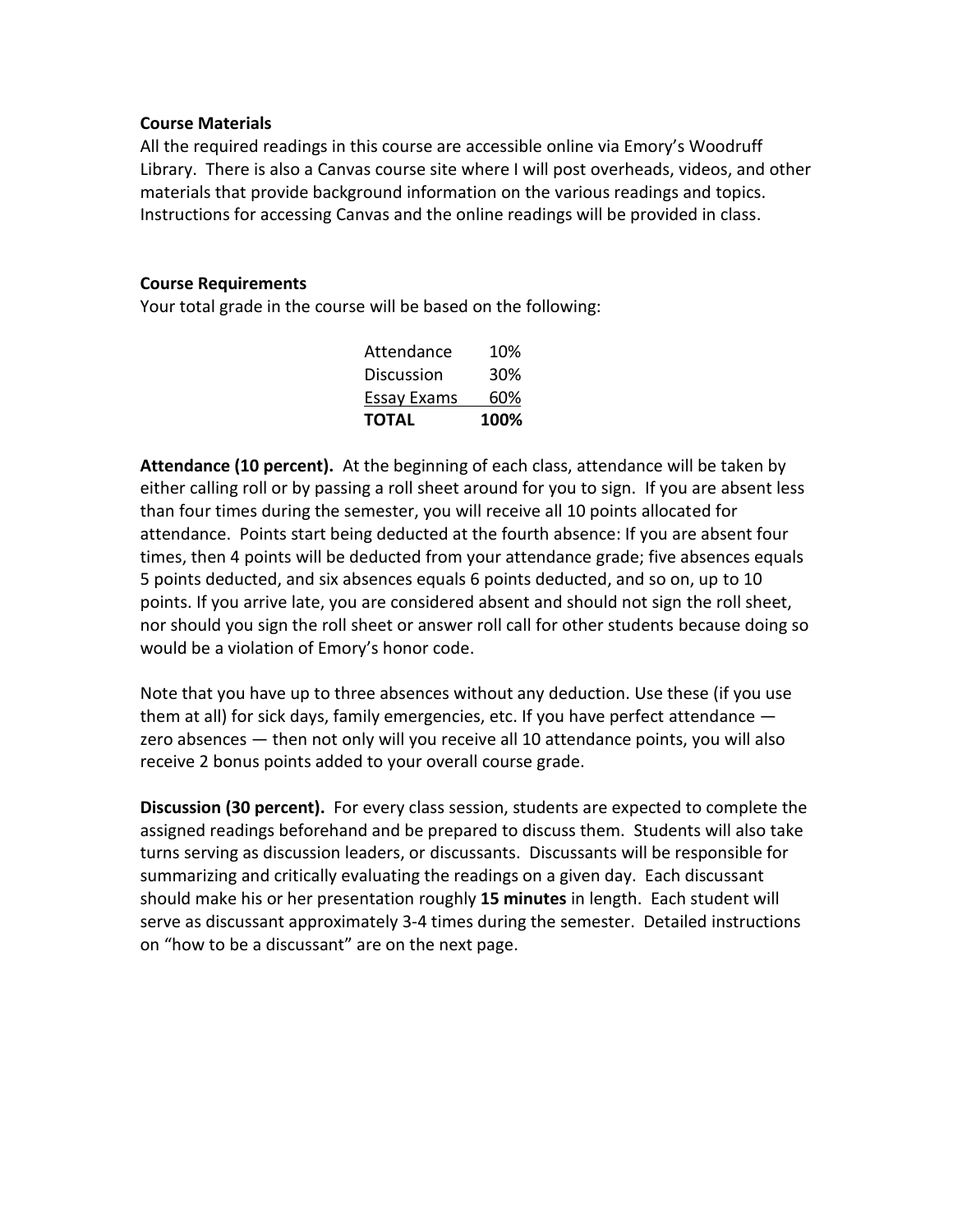**How to Be a Discussant.** Keep it informal. No Powerpoints or handouts are necessary or expected. The simpler, the better. You can even deliver your presentation while seated, if you like. There are a few rules, however, concerning the format of your presentation. It should be organized around the following three issues:

- **(A)** Summarize the reading. What topics are they covering? What are the main points they are making about these topics?
- **(B)** After summarizing the reading, evaluate it. For example:

(1) Is the reading logical and persuasive? Is it well organized and clearly written?

(2) What is the tone of the reading? Are the authors neutral, or do they express an opinion about the direction of social change? If opinionated, are they taking a positive or negative view of social change? Provide examples from the reading to illustrate the tone. Do you agree or disagree with their opinions?

(3) Were empirical claims made that needed to be supported by evidence? If so, was the evidence sufficient to support their claims?

**(C)** Finally, what was the most interesting or surprising thing you learned from the reading?

Feel free to criticize the readings, but do so constructively, as if you're providing helpful feedback to a fellow scholar or student. In addition, please do not rehash every single specific idea in the reading. Assume that your classmates have already read it themselves, and simply provide a brief and basic summary of the main points. Devote about half your presentation to summarizing (see **Issue A**), and then move on to address **Issue B** and **Issue C** above.

Each discussant will be graded on the organization, insight, and overall quality of his or her verbal presentation (you will not be submitting any written work for your presentation — it is all verbal). Pay careful attention to the time limit of 15 minutes. Practice beforehand so you will know how long it takes, and trim (or add) accordingly. A key part of any successful presentation is hitting all the right marks within the time allotted.

**Essay Exams (60 percent).** There will be three essay exams, each worth 20 percentage points of your overall grade. "Exam" may be too strong a word for these assignments because they are all take-home and open-book, and you will have at least two weeks to complete each one. Perhaps a more appropriate description would be "take-home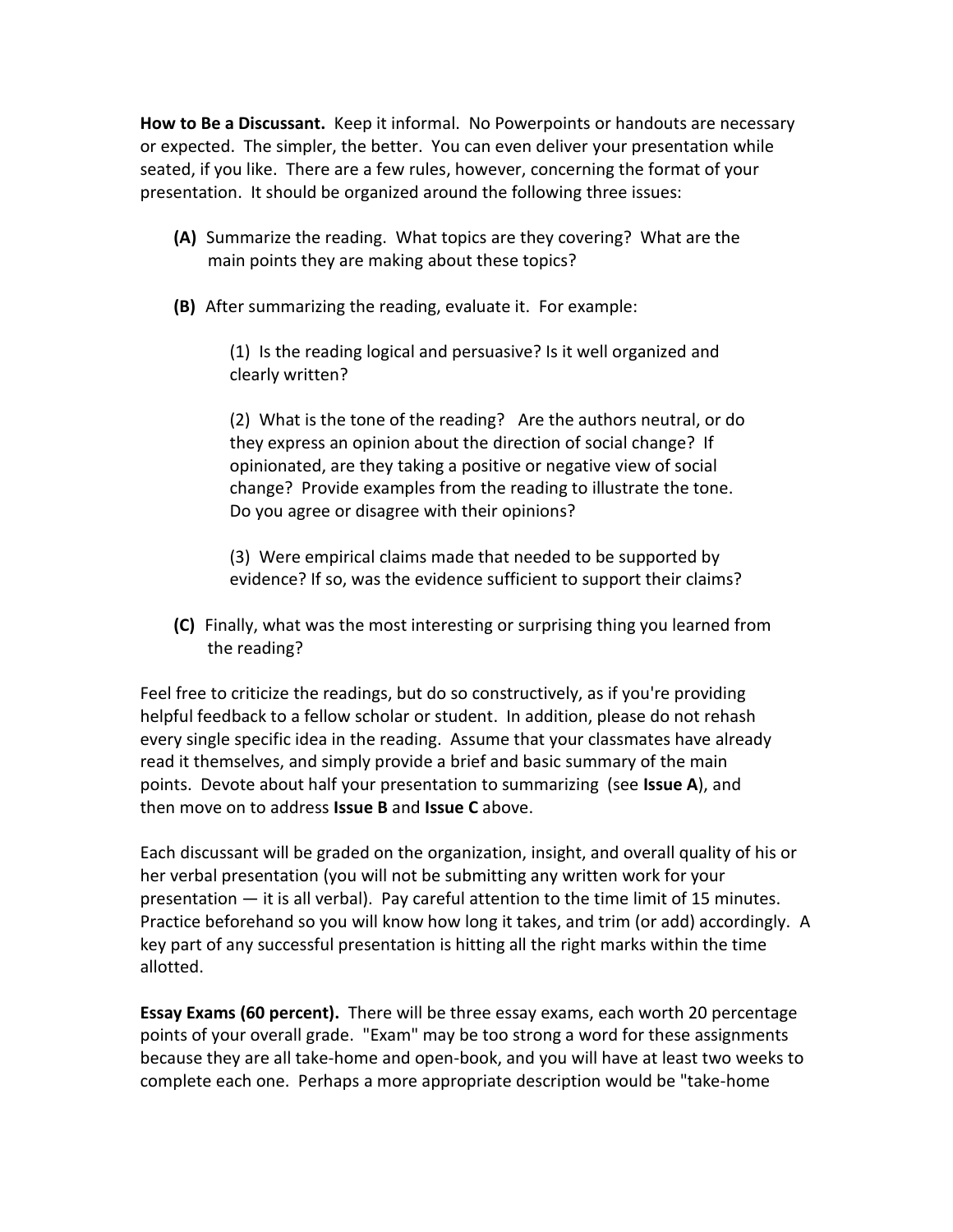questions that function as a reading guide, drawing your attention to the most important parts of the readings" — but this is not as short and sweet as "essay exams."

Each exam will include between 8-12 essay questions. You will type your answers double-spaced in a normal font (Times New Roman 12-point or Arial 12-point, for instance), with one-inch margins. Most of the questions on any given exam can be answered in about one page, depending on the question.

Given the take-home and open-book nature of these exams, I have very high expectations for the quality of your answers. There should be no obvious errors no spelling, punctuation, capitalization, or grammatical mistakes of any kind — and your answers are expected to be clearly written and to-the-point.

For each answer, you should choose your words carefully. Strive for brevity and clarity of expression, and write simply and cleanly — no flowery language please. Think about what you need to write before you start writing. It may help to first draft your answers, then type them up, and don't forget to proofread. If you quote from the readings, use quotation marks and cite the reading and page number, but avoid excessively quoting. Express ideas in your own words as much as possible. You will be using the course readings and Canvas-posted materials to help you answer these essay questions.

**A Note on Classroom Environment.** Please refrain from chatting with others during class, note passing, entering late, and leaving early. If you know that you will be leaving class early, inform me in advance, sit near the door, and leave as quietly as possible. Cell phones must be turned off in class.

**Honor Code Policy**. All assignments and attendance checks are to be completed in line with the Honor Code of Emory University. If you are unfamiliar with the code, take time to read it here:

#### <http://catalog.college.emory.edu/academic/policies-regulations/honor-code.html>

By submitting work in this course, you are pledging that your work reflects *academic honesty*, i.e., you have not lied, cheated, plagiarized or done anything to gain unfair academic advantage for yourself or anyone else. Violations of the honor code will be referred to the Honor Council (see Article 1 at above link).

**Due Dates and Late Policy.** Due dates for the essay exams will be announced in class and specified on the exams. Each day that an exam is late results in the deduction of one full letter grade.

**ADSR Statement.** If you have a disability-related need for academic adjustments in this course and you are registered with Emory's Office of Access, Disability Services, and Resources (ADSR), please see me as soon as possible to arrange accommodations.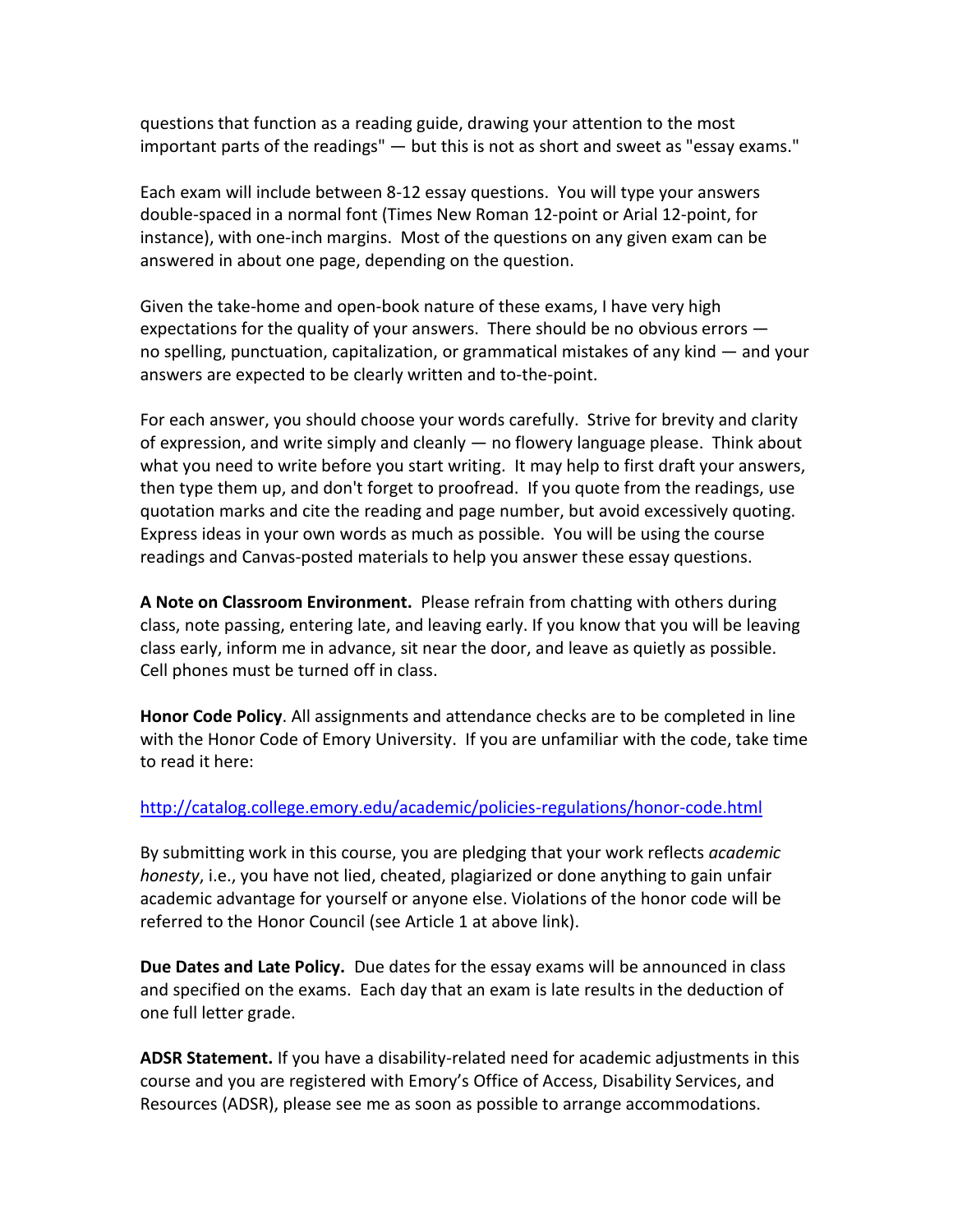# **Schedule of Topics and Readings**

#### **Week of 1-9. Historical Backdrop**

Tuesday First day of class on Tuesday, Jan. 10

#### Thursday

Responding to Chaos: A Brief History of Sociology (chapter 1 in *The Practical Skeptic* by Lisa McIntyre, fourth edition, 2007)

## Friday

Disappearing World: Premodern Societies and Their Fate (excerpt from Chapter 3 in *Introduction to Sociology* by Anthony Giddens, Mitchell Duneier, and Richard Appelbaum, fourth edition, 2003)

# **Week of 1-16. Historical Backdrop (continued)**

## Tuesday

The Industrial Revolution (chapter 9 in *Human Societies: Introduction to Macrosociology* by Patrick Nolan and Gerhard Lenski, eleventh edition, 2009) **\*\*\* read pp. 188-204 \*\*\***

#### Thursday

The Industrial Revolution (chapter 9 in *Human Societies…*) **\*\*\* read pp. 205-214 \*\*\***

# Friday

Industrial Societies: Ideologies and Polities" (excerpt from chapter 11 in *Human Societies: Introduction to Macrosociology* by Patrick Nolan and Gerhard Lenski, eleventh edition, 2009)

# **Week of 1-23. Historical Backdrop (continued)**

# Tuesday

Industrial Societies: Population, the Family, and Leisure (chapter 13 in *Human Societies: Introduction to Macrosociology* by Patrick Nolan and Gerhard Lenski, eleventh edition, 2009)

Sex and the American Car (Claude Fischer, from *Made in America*, 2012)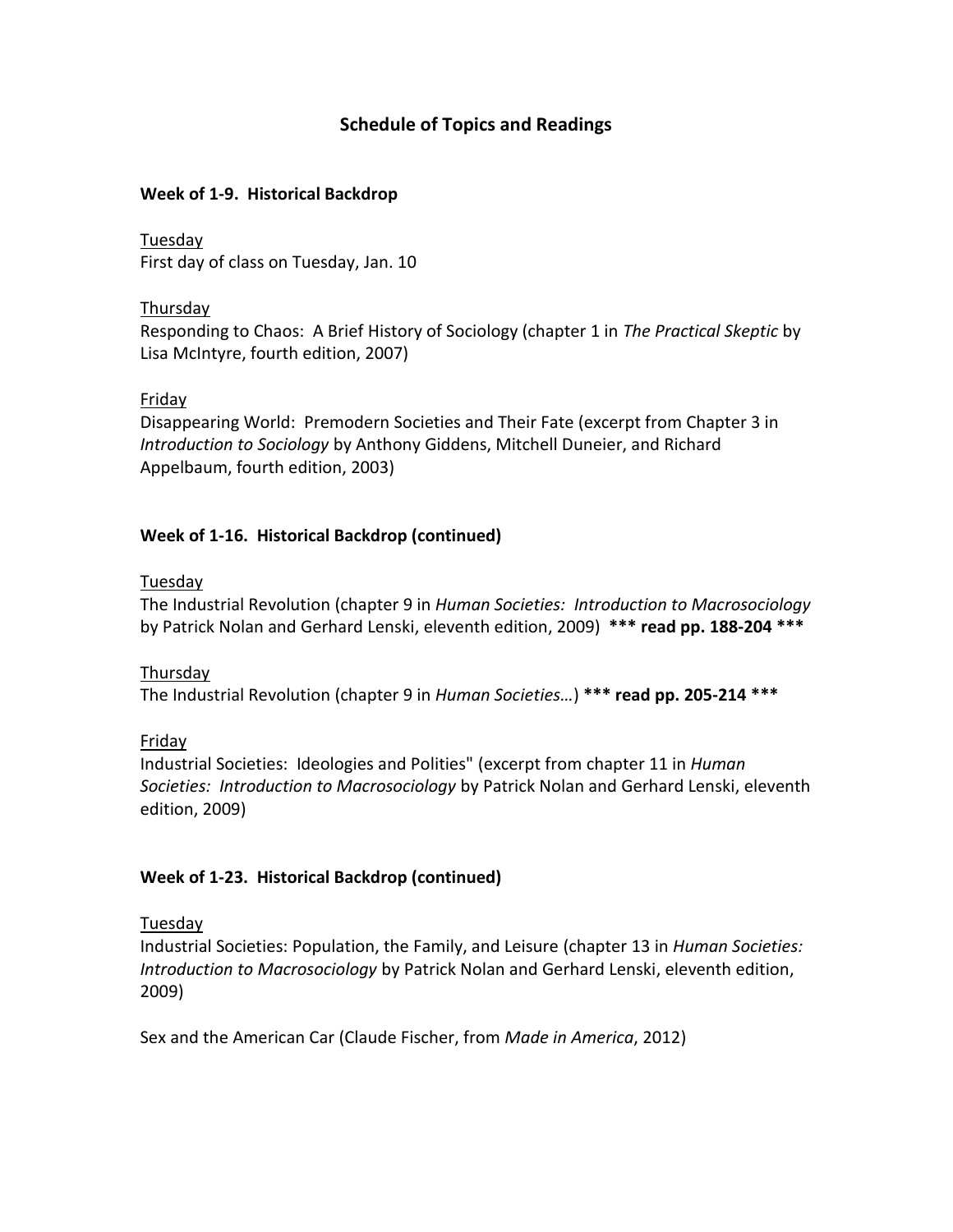## Thursday

Toward the Conquest of World Poverty (by Steve Chapman, from *Reason*, 2012)

Towards the End of Poverty (from *The Economist*, 2013)

Friday

Material Life: The Horn of Plenty (chapter 2 in *The Capitalist Revolution* by Peter Berger, 1986)

## **Week of 1-30. Rationalization**

#### Tuesday

The Sociological Debate: Understanding the Modern World (excerpt from chapter 1 in *Introduction to Sociology* by Anthony Giddens and Mitchell Duneier, third edition, 2000)

The Rationalization of Society (excerpt from Chapter 7 in *Down-to-Earth Sociology* by James Henslin, eighth edition, 2007)

#### Thursday

Weber's Theory of History: The Rationalization of the World (excerpt from chapter 7 in *The Discovery of Society* by Randall Collins and Michael Makowsky, seventh edition, 2005)

#### Friday

Bureaucracy (excerpt, by Max Weber, reprinted in *The Sociology of Organizations*, edited by Oscar Grusky and George Miller, second edition, 1981)

Why Study Bureaucracy? (chapter 1 in *Bureaucracy in Modern Society* by Peter Blau and Marshall Meyer, second edition, 1971)

# **Week of 2-6. Rationalization (continued); Individualism**

#### Tuesday

An Introduction to McDonaldization (chapter 1 from *The McDonaldization of Society* by George Ritzer, revised edition, 2004)

#### Thursday

Individualism and its Discontents (by Wilfred McClay in *Virginia Quarterly Review*, 2001)

Of Individualism in Democracies (by Alexis de Tocqueville, reprinted in *Individualism and Commitment in American Life*, edited by Robert Bellah et al., 1988)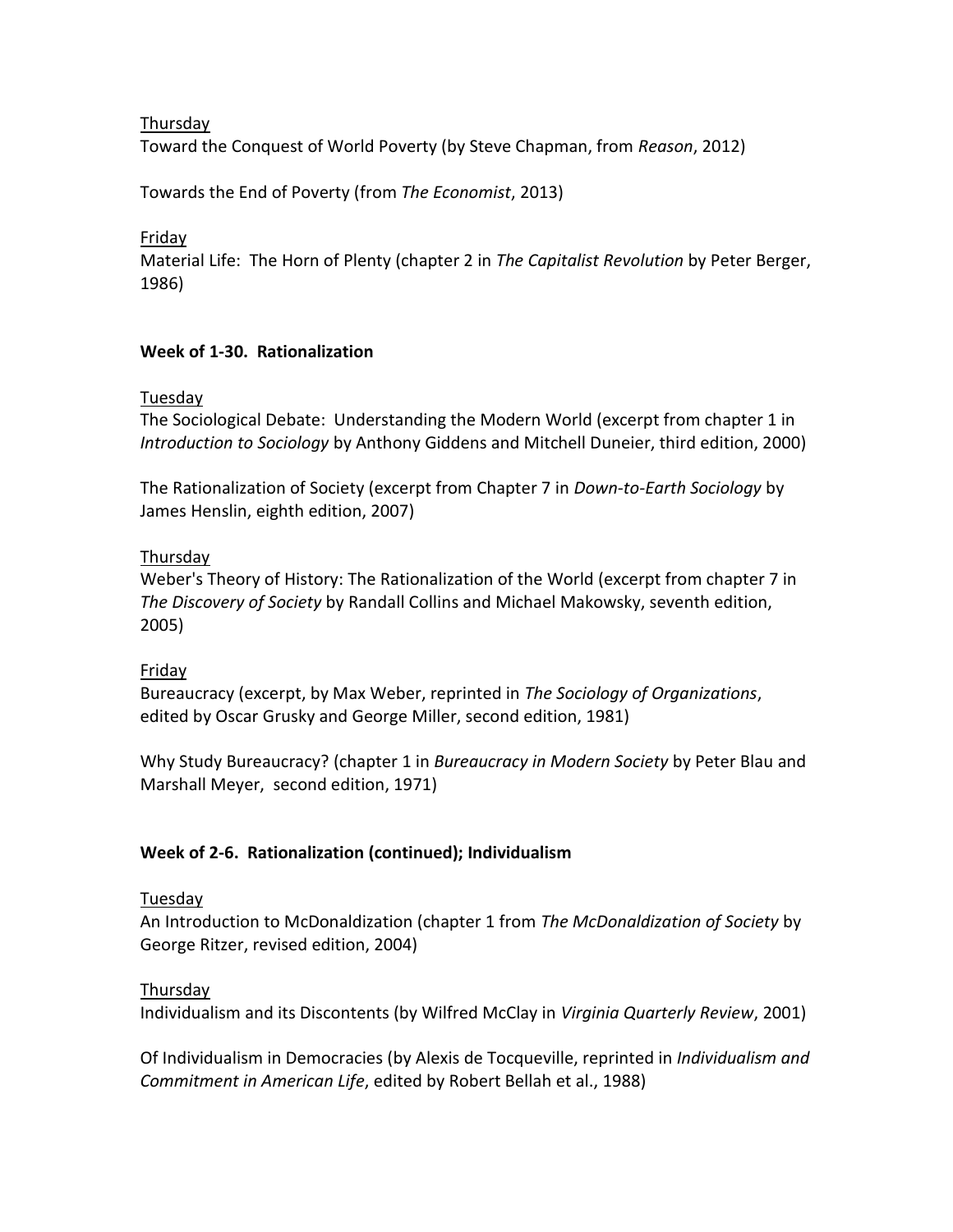Friday

Religious Community and American Individualism (by Robert Bellah, Richard Madsen, William Sullivan, Ann Swidler, and Steven Tipton; excerpt reprinted in *Readings for Sociology*, edited by Garth Massey, sixth edition, 2009)

Community is Not Dead in America (interview with Robert Bellah, *Deutsche Welle*, 2011)

## **Week of 2-13. Individualism (continued)**

#### Tuesday

Individualism: The Tension Between Me and Us (excerpt from chapter 4 in *Key Ideas in Sociology* by Peter Kivisto, third edition, 2011)

#### Thursday

Introduction (chapter 1 in *The Human Rights Culture: A Study in History and Context* by Lawrence Friedman, 2011)

## Friday

On the Rule of Law; and on Consciousness of Rights (chapter 2 in *The Human Rights Culture: A Study in History and Context* by Lawrence Friedman, 2011)

The Genesis of Human Rights (excerpt from chapter 3 in *The Human Rights Culture: A Study in History and Context* by Lawrence Friedman, 2011)

# **Week of 2-20. Individualism (continued); Secularization**

#### Tuesday

Fashion (excerpt by Georg Simmel, reprinted in *Georg Simmel: On Individuality and Social Forms*, edited by Donald Levine, 1971)

Be Different! Just Like Everyone Else (by Luc Sante, in *New York Times Magazine*, 1999)

# Thursday

Christianity Remains Dominant Religion in the U.S. (by Frank Newport, Gallup, 2011)

Summary of Key Findings (excerpt from The Pew Research Center's *U.S. Religious Landscape Survey*, 2008)

#### Friday

The World's Major Religions (excerpt from Chapter 17 in *Down-to-Earth Sociology* by James Henslin, eighth edition, 2007)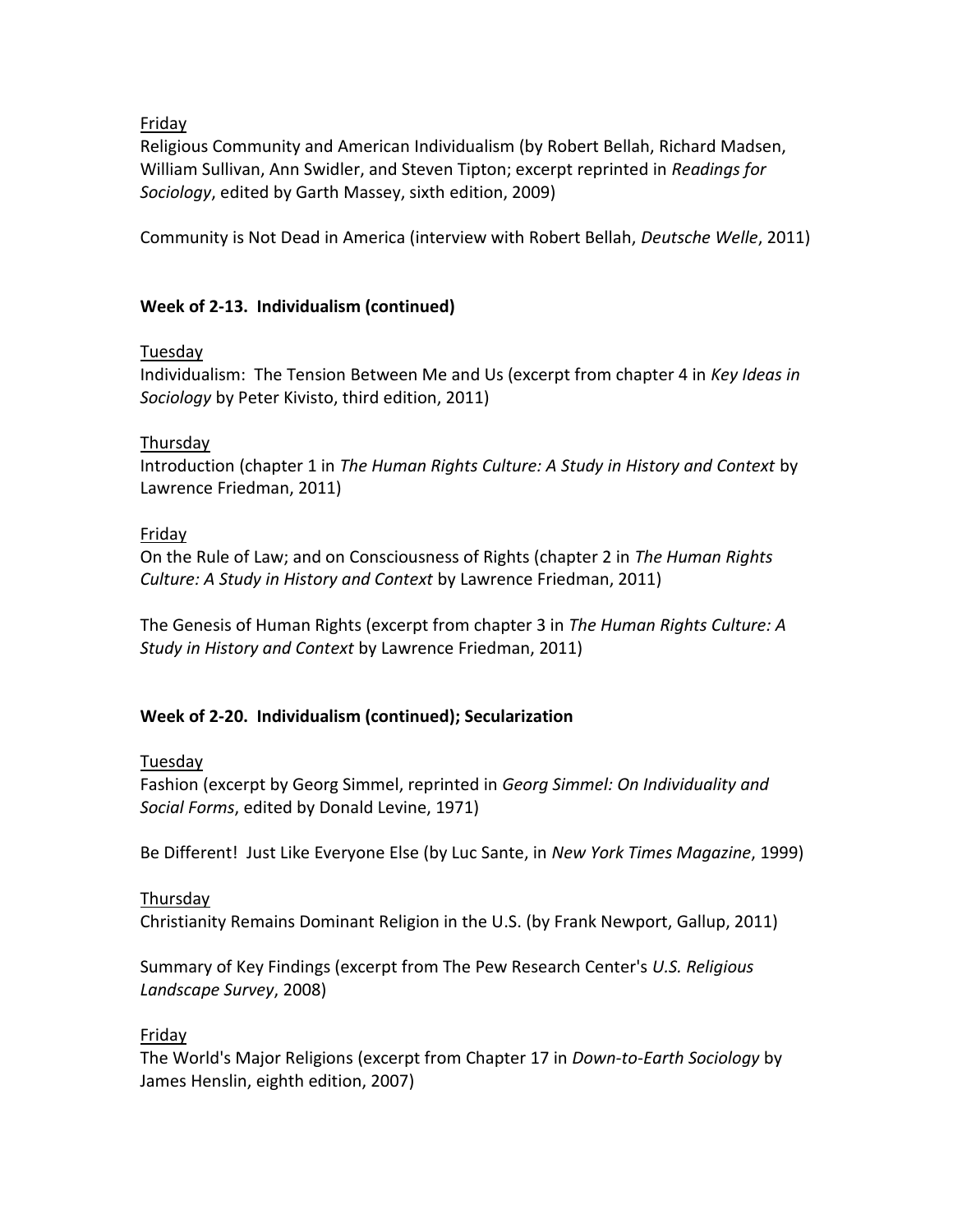## **Week of 2-27**. **Secularization (continued)**

#### Tuesday

Secularization: The Sociological Debate (excerpt from chapter 17 in *Introduction to Sociology* by Anthony Giddens, Mitchell Duneier, and Richard Appelbaum, fourth edition, 2003)

## Thursday

Secularization (by Frank Lechner, in *Encyclopedia of Protestantism*, edited by Hans Hillerbrand, 2003)

## Friday

Is Organized Religion Necessary for Society? Tradition, Modernization, Secularization (chapter 9 in *Ten Questions: A Sociological Perspective* by Joel Charon, 2010)

# **Week of 3-6. Spring Break (classes canceled from 3-6 through 3-10)**

## **Week of 3-13. Medicalization**

#### Tuesday

Is Anybody Normal Anymore? (by Margaret Wente, *Globe and Mail* , 2012)

Adam Lanza: The Medicalization of Evil (by Lindsey Fitzharris, *The Guardian*, 2012)

# Thursday

The History of Societal Reactions to Mental Illness (chapter 12 in *A Sociology of Mental Illness* by Mark Tausig, Janet Michello, and Sree Subedi, 1999)

#### Friday

Children and Medicalization: Delinquency, Hyperactivity, and Child Abuse (chapter 6 in *Deviance and Medicalization* by Peter Conrad and Joseph Schneider, 1992)

#### **Week of 3-20. Medicalization (continued)**

#### Tuesday

The Selling of Attention Deficit Disorder (by Alan Schwarz, *New York Times*, 2013)

#### Thursday

Plastic Makes Perfect: *My Beautiful Mommy*, Cosmetic Surgery, and Medicalization of Motherhood (by Michelle Anne Abate, *Women's Studies*, 2010)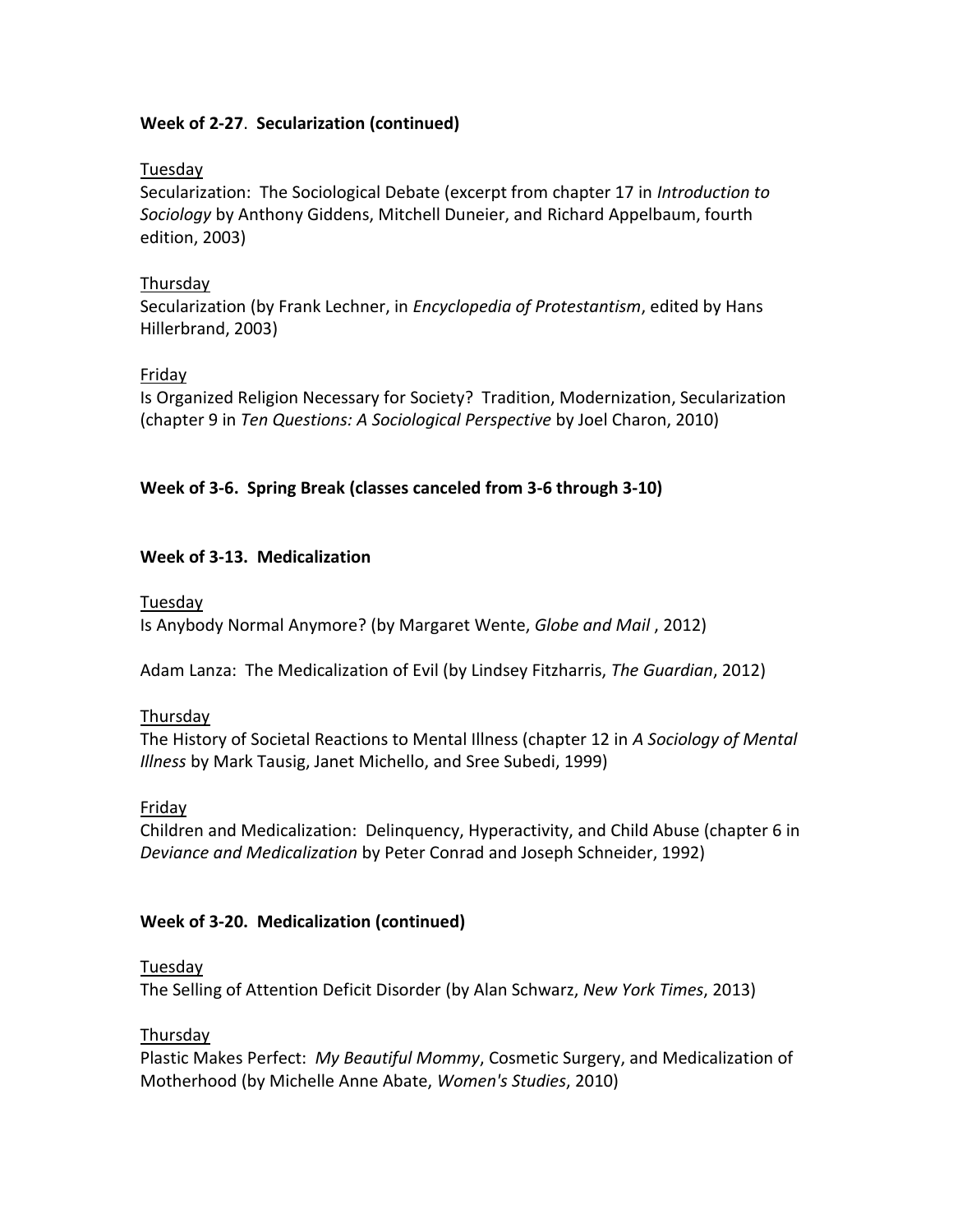#### Friday

Measuring Medicalization: Categories, Numbers, and Treatment (chapter 6 in *The Medicalization of Society* by Peter Conrad, 2007)

## **Week of 3-27. Medicalization (continued); Globalization**

## Tuesday

The Epidemic in Mental Illness: Clinical Fact or Survey Artifact? (by Allan Horwitz and Jerome Wakefield, *Contexts*, 2006)

## Thursday

On Good and Bad Forms of Medicalization (by Erik Parens, *Bioethics*, 2011)

Friday

Globalization: Coming Together (by Nayan Chanda, *Yale Global*, 2002)

Globalization in the Mirror of History/What is Globalization? Flash Presentations Part One and Part Two (by Nayan Chanda, Yale Global, 2003)

"Globalization": Circumnavigating a Term (chapter 1 in *Globalization: A Short History* by Jürgen Osterhammel and Niels Petersson, 2005)

# **Week of 4-3. Globalization (continued)**

# Tuesday

Coffee Colonizes the World (chapter 1 from *Uncommon Grounds* by Mark Pendergrast, 1999)

# Thursday

The Moral Case for Globalization (by Peter Martin, *Le Monde Diplomatique*, 1997)

The Reversal of Historical Inequality Trends (chapter 2 from *The New Geography of Global Income Inequality* by Glenn Firebaugh, 2003)

# Friday

Globalization versus Americanization: Is the World Being Americanized by the Dominance of American Culture? (by Yoichi Shimemura, *Comparative Civilizations Review*, 2002)

In the Age of Krispy Kreme and Burritoville, Fast-Food Chains May Help Preserve Regional Identity (by Jeet Heer and Steve Penfold, *Boston Globe*, 2003)